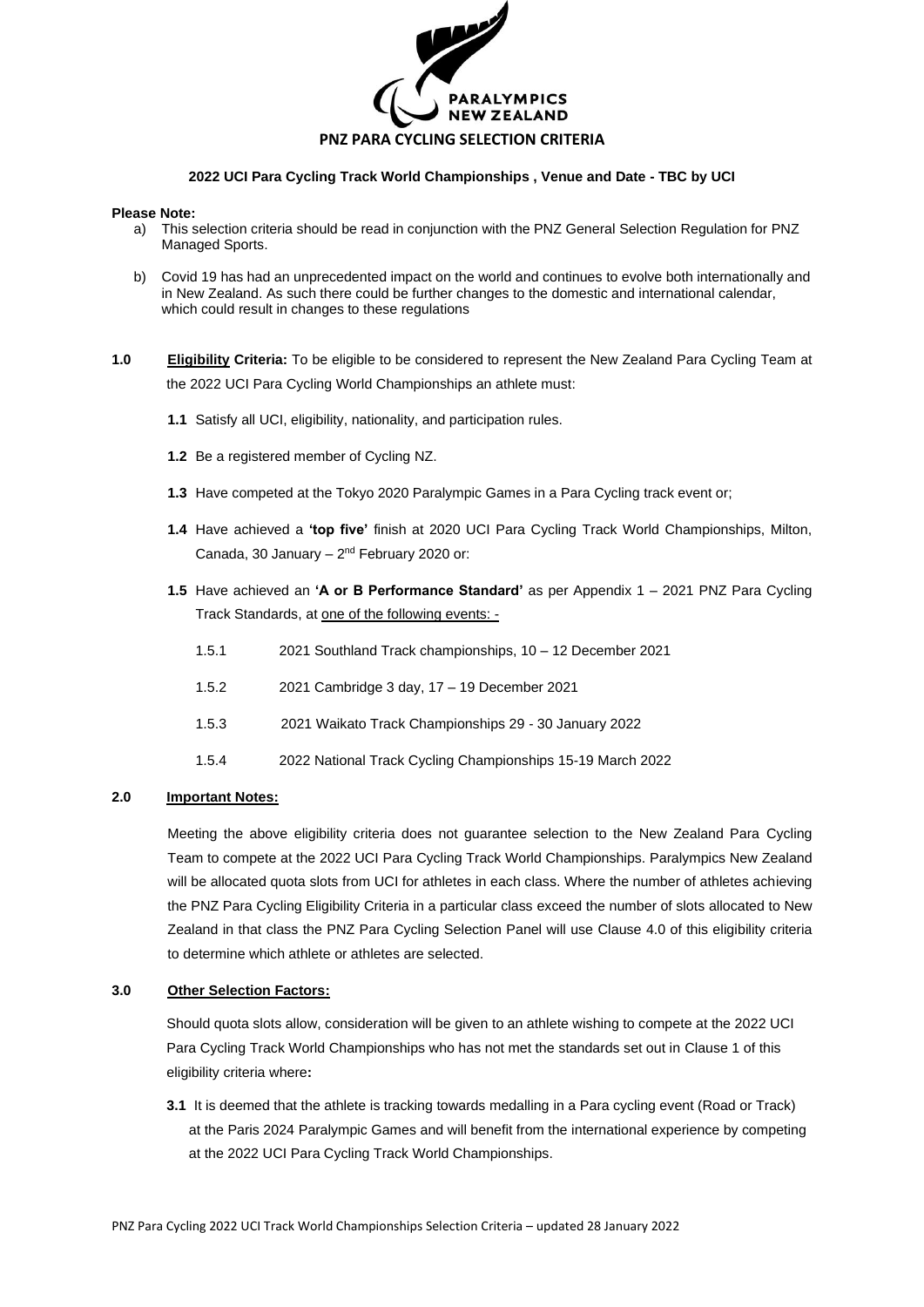- **3.2** The athlete is deemed to be a new exceptional rider, or they are a sport talent transfer athlete who it is believed will benefit from international competition experience and demonstrate the ability to be 'fast tracked' to a podium finish at the Paris 2024 Paralympic Games.
- **4.0** Where an athlete is being considered for selection as per clause 3.1 or 3.2 the following criteria will be used in the decision-making process;
	- i. Athletic ability

.

- ii. Athlete's duration in the sport of Para cycling
- iii. Athlete's classification status
- iv. Athlete's commitment to training and competition
- v. Athlete's rate of improvement physiological, skill and cognitively
- vi. Depth of international field

# **5.0 Investment: (Campaign and TAPS)**

## **5.1 Campaign Investment**

- **5.1.1** PNZ will invest into any athlete who has performed an **'A'** standard at an event mentioned in clause 1.5 and is selected to represent New Zealand at the UCI 2022 Para Cycling Track World Championships.
- **5.1.2** PNZ may partially invest into any athlete who has performed a **'B'** standard at and event mentioned in clause 1.5 and is selected to represent New Zealand at the UCI 2022 Para Cycling Track World Championships should funds be available to PNZ.
- **5.1.3** Where an athlete is selected to compete at the UCI 2022 Para Cycling Track World Championships under Clause 3.1 or 3.2 this athlete will be required to self-fund.

# **5.2 High Performance Sport New Zealand (HPSNZ) Targeted Athlete Pathway Support (TAPS)**

Individual performances in the top six (6) at the 2022 Para Cycling Track World Championships will be eligible for a HPSNZ Excellence Grant as per the HSPNZ TAPS, as per Appendix 2 - HPSNZ Targeted Athlete Performance Support (TAPS).

### **6.0 Selection Date**:

The Selection date is **Friday 25 March 2022**

### **7.0 PNZ Para Cycling Selection Panel**

The PNZ Para Cycling Selection Panel is:

- a) Clive Power
- b) TBC
- c) TBC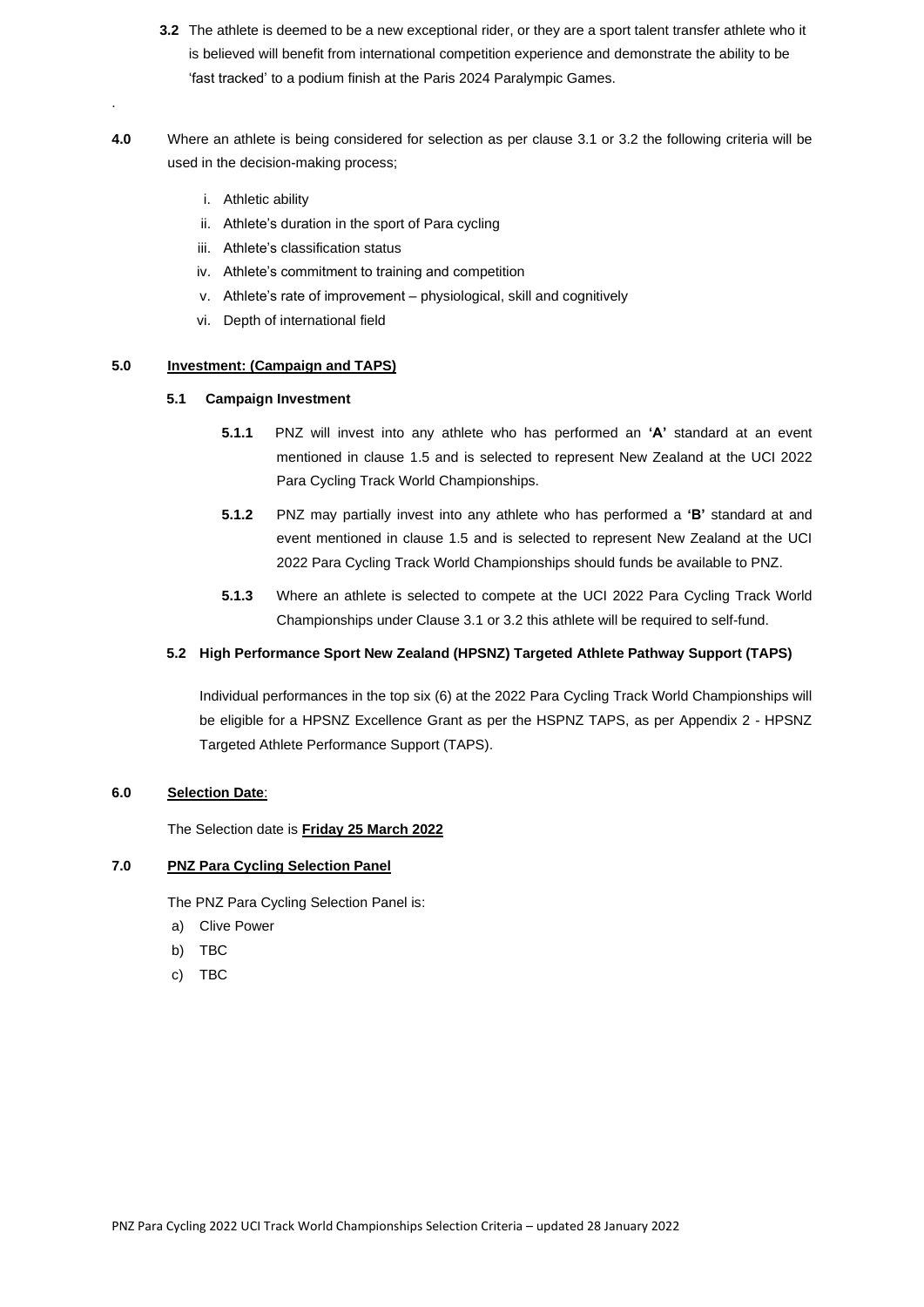| <b>Track Women</b>           | <b>Class</b>   | A        | B        |
|------------------------------|----------------|----------|----------|
| Bicycle 500m Women           | C1             | 42.4165  | 47.153   |
| Bicycle 500m Women           | C <sub>2</sub> | 42.07    | 46.115   |
| Bicycle 500m Women           | C <sub>3</sub> | 41.575   | 43.658   |
| Bicycle 500m Women           | C <sub>4</sub> | 38.7835  | 42.134   |
| Bicycle 500m Women           | C <sub>5</sub> | 37.6675  | 39.4765  |
| Bicycle Kilo Women           | <b>BVI</b>     | 1.07.499 | 1.10.521 |
| <b>Bicycle Pursuit Women</b> | C1             | 4.36.710 | 5.20.605 |
| <b>Bicycle Pursuit Women</b> | C <sub>2</sub> | 4.10.283 | 4.31.709 |
| <b>Bicycle Pursuit Women</b> | C <sub>3</sub> | 4.02.091 | 4.11.909 |
| <b>Bicycle Pursuit Women</b> | C <sub>4</sub> | 3.55.173 | 4.06.507 |
| <b>Bicycle Pursuit Women</b> | C <sub>5</sub> | 3.42.474 | 3.57.828 |
| <b>Bicycle Pursuit Women</b> | <b>BVI</b>     | 3.28.737 | 3.39.055 |
|                              |                |          |          |
|                              |                |          |          |
| <b>Track Men</b>             | <b>Class</b>   | A        | B        |
| Bicycle Kilo Men             | C1             | 1.14.069 | 1.21.313 |
| Bicycle Kilo Men             | C <sub>2</sub> | 1.13.223 | 1.16.247 |
| Bicycle Kilo Men             | C <sub>3</sub> | 1.09.352 | 1.11.254 |
| Bicycle Kilo Men             | C <sub>4</sub> | 1.06.632 | 1.09.350 |
| Bicycle Kilo Men             | C <sub>5</sub> | 1.05.660 | 1.07.562 |
| Bicycle Kilo Men             | <b>BVI</b>     | 1.00.046 | 1.02.983 |
| <b>Bicycle Pursuit Men</b>   | C1             | 3.47.378 | 3.55.382 |
| <b>Bicycle Pursuit Men</b>   | C <sub>2</sub> | 3.41.648 | 3.48.893 |
| <b>Bicycle Pursuit Men</b>   | C <sub>3</sub> | 3.29.168 | 3.37.381 |
| <b>Bicycle Pursuit Men</b>   | C <sub>4</sub> | 4.35.424 | 4.44.648 |
| <b>Bicycle Pursuit Men</b>   | C <sub>5</sub> | 4.26.498 | 4.30.826 |

# **Appendix 1 - 2021 PNZ Para Cycling Track Standards**